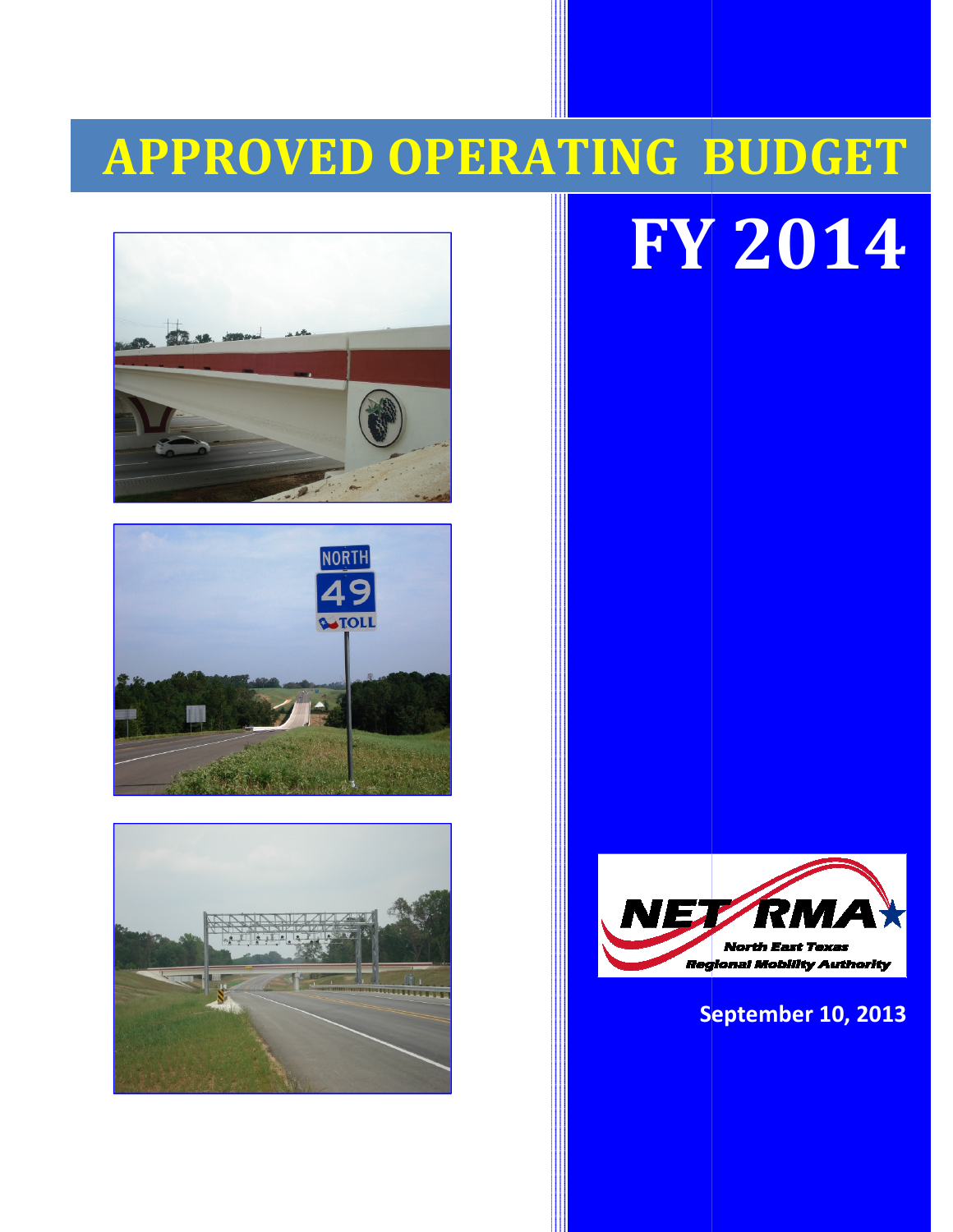

#### Consolidated Summary of Budgeted Revenues and Expenses

Fiscal Year Ended September 30, 2014

|              |                                                                       | FY 2012<br><b>Adopted Budget</b> | FY 2013<br><b>Adopted Budget</b> | FY 2014<br>Proposed Budget |
|--------------|-----------------------------------------------------------------------|----------------------------------|----------------------------------|----------------------------|
| Line No.     | <b>Revenues</b>                                                       |                                  |                                  |                            |
|              | <b>Operating Revenue:</b>                                             |                                  |                                  |                            |
| $\mathbf{1}$ | <b>Toll Revenue</b>                                                   | \$                               | \$<br>1,656,000                  | \$<br>3,552,000            |
| $\sqrt{2}$   | Video tolls                                                           | \$                               | \$<br>634,800                    | \$<br>1,667,000            |
| 3            | <b>Collection Fee Revenue</b>                                         | \$                               | \$                               | \$<br>2,607,000            |
|              | <b>Other Revenue</b>                                                  |                                  |                                  |                            |
| 4            | Interest Income                                                       | \$                               | \$                               | \$<br>500                  |
| 5            | Misc Revenue                                                          | \$                               | \$                               | \$                         |
| 6            | <b>County Contributions</b>                                           | \$<br>36,000                     | \$<br>34,000                     | \$<br>34,000               |
| 7            | <b>Other Contributions</b>                                            | \$                               | \$<br>32,000                     | \$                         |
| 8            | <b>Total Revenue</b>                                                  | \$<br>36,000                     | \$<br>2,356,800                  | \$<br>7,860,500            |
|              | <b>Expenses</b>                                                       |                                  |                                  |                            |
|              | <b>Summary of Expenses</b>                                            |                                  |                                  |                            |
| 9            | Administration                                                        | \$<br>222,950                    | \$<br>724,600                    | \$<br>552,000              |
| 10           | <b>General Engineering</b>                                            | \$                               | \$<br>189,300                    | \$<br>510,000              |
| 11           | Public Involvement                                                    | \$<br>67,000                     | \$<br>60,200                     | \$<br>122,000              |
| 12           | Project Financial Support                                             | \$                               | \$<br>$\overline{a}$             | \$<br>40,000               |
| 13           | Project Development Support                                           | \$                               | \$                               | \$<br>100,000              |
| 14           | Project Design Support                                                | \$                               | \$                               | \$<br>100,000              |
| 15           | Roadway Maintenance                                                   | \$                               | \$<br>345,800                    | \$<br>761,000              |
| 16           | <b>Toll Collections</b>                                               | \$                               | \$<br>236,900                    | \$<br>2,849,000            |
| 17           | <b>Toll Maintenance Support</b>                                       | \$                               | \$<br>233,600                    | \$<br>497,000              |
| 18           | <b>Toll Operations Support</b>                                        | \$                               | \$<br>83,600                     | \$<br>156,000              |
| 19           | Other Expenses                                                        | \$<br>25,000                     | \$<br>85,900                     | \$                         |
| 20           | <b>Total Expenses</b>                                                 | \$<br>314,950                    | \$<br>1,959,900                  | \$<br>5,687,000            |
|              |                                                                       |                                  |                                  |                            |
| 21           | <b>NET CASH FLOW - Before Financing Costs</b>                         | \$<br>(278,950)                  | \$<br>396,900                    | \$<br>2,173,500            |
|              |                                                                       |                                  |                                  |                            |
|              | <b>Financing</b>                                                      |                                  |                                  |                            |
|              | Costs                                                                 |                                  |                                  |                            |
| 22           | Interest Expense Accruing but not Funded:<br>$\overline{\phantom{a}}$ | \$                               | \$<br>1,980,920                  | \$<br>4,072,614            |
| 23           | Amortization of Capitalized Loan Costs:                               | \$                               | \$<br>27,140                     | \$<br>27,140               |
| 24           | <b>Total Financing Costs:</b>                                         |                                  | \$<br>2,008,060                  | \$<br>4,099,754            |
| 25           | Renewal and Replacement Fund:                                         |                                  | \$                               | \$                         |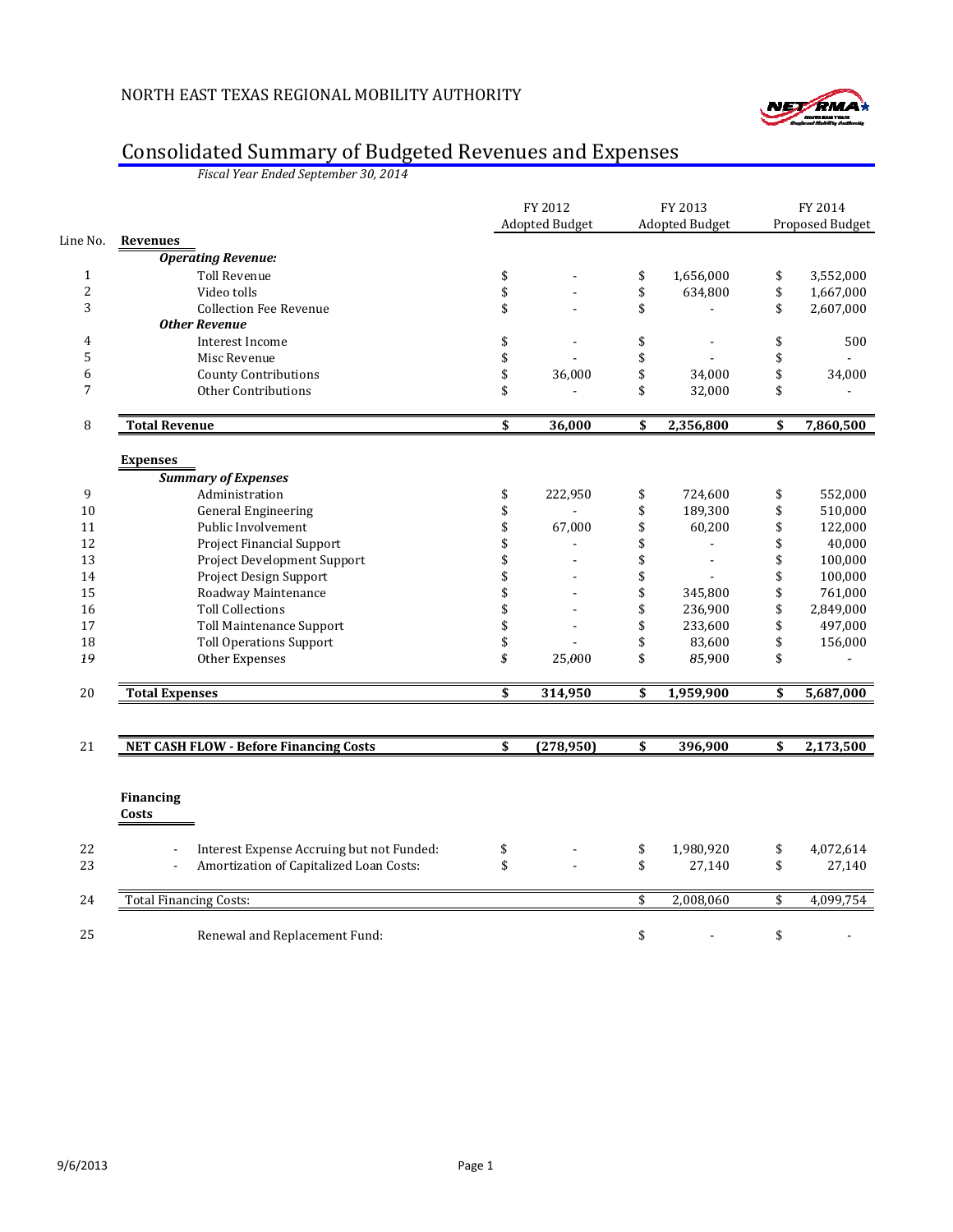### Budgeted Revenue Summary

| 10 | <b>Total Revenue</b>                  | \$<br>2,356,800             | \$<br>1,469,506                     | \$                            | 7,860,500 |  |
|----|---------------------------------------|-----------------------------|-------------------------------------|-------------------------------|-----------|--|
| 9  | <b>Total Other Revenue</b>            | \$<br>66,000                | \$<br>66,662                        | \$                            | 34,500    |  |
| 8  | <b>Other Contributions</b>            | 32,000                      | \$<br>32,000                        |                               |           |  |
| 7  | <b>County Contributions</b>           | 34,000                      | \$<br>34,000                        |                               | 34,000    |  |
| 6  | Misc Revenue                          |                             | \$                                  |                               |           |  |
| 5  | Interest Income                       | \$                          | \$<br>662                           |                               | 500       |  |
|    | <b>Other Revenue</b>                  |                             |                                     |                               |           |  |
| 4  | <b>Total Operating Revenue</b>        | \$<br>2,290,800             | \$<br>1,402,844                     | \$                            | 7,826,000 |  |
| 3  | <b>Collection Fee Revenue</b>         |                             | \$<br>57,469                        |                               | 2,607,000 |  |
| 2  | Video Tolls                           | 634,800                     | \$<br>215,410                       | \$                            | 1,667,000 |  |
|    | Toll Tag Revenue (TxTag, NTTA, HCTRA) | \$<br>1,656,000             | \$<br>1,129,965                     |                               | 3,552,000 |  |
|    | Line No. Operating Revenue            |                             |                                     |                               |           |  |
|    | <b>Account Name</b>                   | Budget<br>Amount<br>FY 2013 | Actual<br>Year to date<br>7/31/2013 | Proposed<br>Budget<br>FY 2014 |           |  |
|    | Fiscal Year Ended September 30, 2014  |                             |                                     |                               |           |  |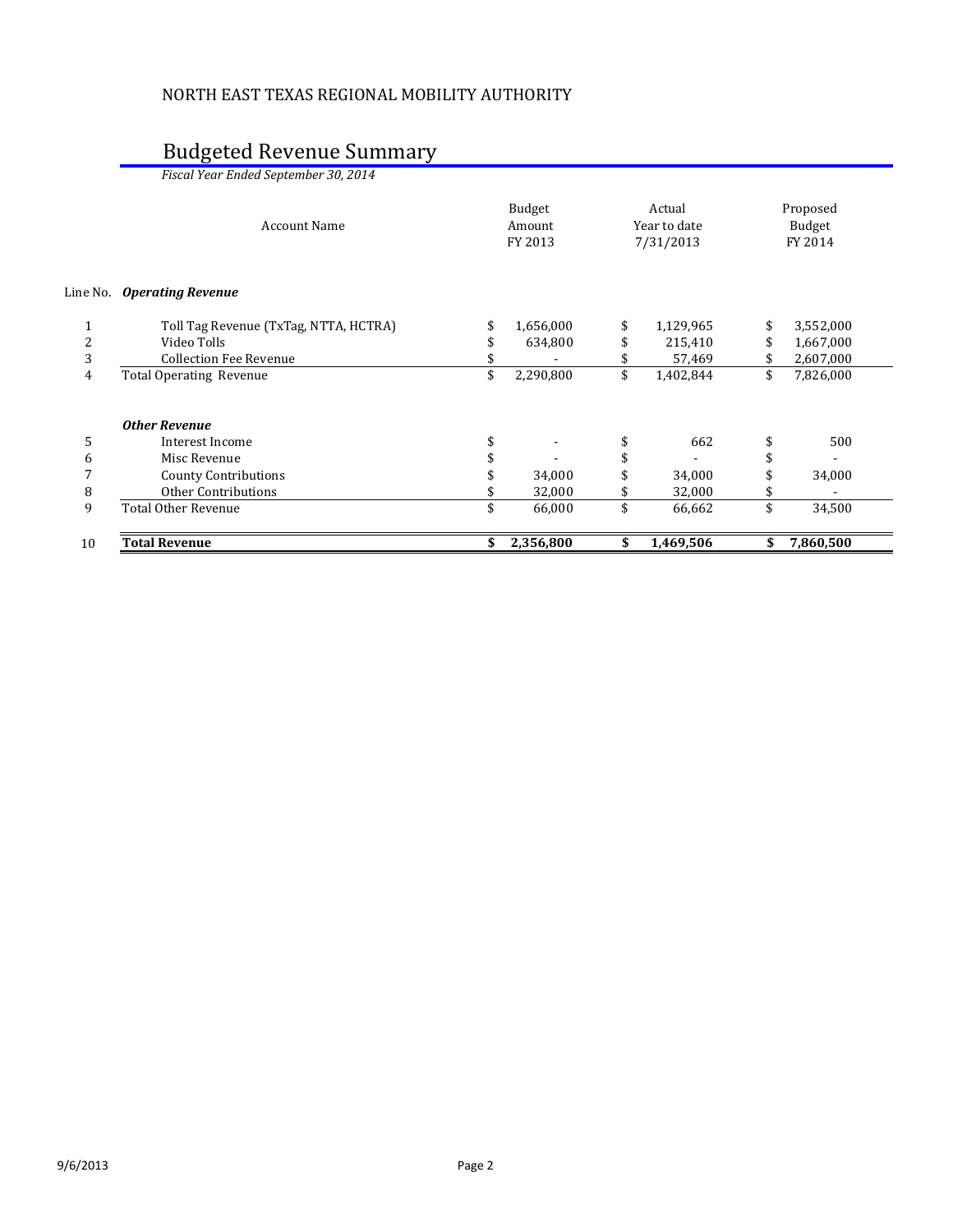#### NORTH EAST TEXAS REGIONAL MOBILITY AUTHORITY

#### Budgeted Expense Summary

|          | Fiscal Year Ended September 30, 2014 |                  |                        |                           |
|----------|--------------------------------------|------------------|------------------------|---------------------------|
|          | <b>Account Name</b>                  | Budget<br>Amount | Actual<br>Year to date | Proposed<br><b>Budget</b> |
|          |                                      | FY 2013          | 7/31/2013              | FY 2014                   |
| Line No. | <b>Summary of Expenses</b>           |                  |                        |                           |
| 9        | Administration                       | 724,600          | \$<br>476,629          | \$<br>552,000             |
| 10       | <b>General Engineering</b>           | 189,300          | 79,664                 | \$<br>510,000             |
| 11       | Public Involvement                   | 60,200           | 2,100                  | 122,000                   |
| 12       | Project Financial Support            |                  |                        | 40,000                    |
| 13       | Project Development Support          |                  |                        | 100,000                   |
| 14       | <b>Project Design Support</b>        |                  |                        | 100,000                   |
| 15       | Roadway Maintenance                  | 345,800          | 101,260                | 761,000                   |
| 16       | <b>Toll Collections</b>              | 236,900          | 281,863                | 2,849,000                 |
| 17       | Toll Maintenance Support             | 233,600          | 126,156                | 497,000                   |
| 18       | <b>Toll Operations Support</b>       | 83,600           | 23,554                 | 156,000                   |
| 19       | Other Expenses                       | 85,900           | 52,663                 | \$                        |
|          | <b>Total Expenses</b>                | \$<br>1,959,900  | \$<br>1,143,889        | \$5,687,000               |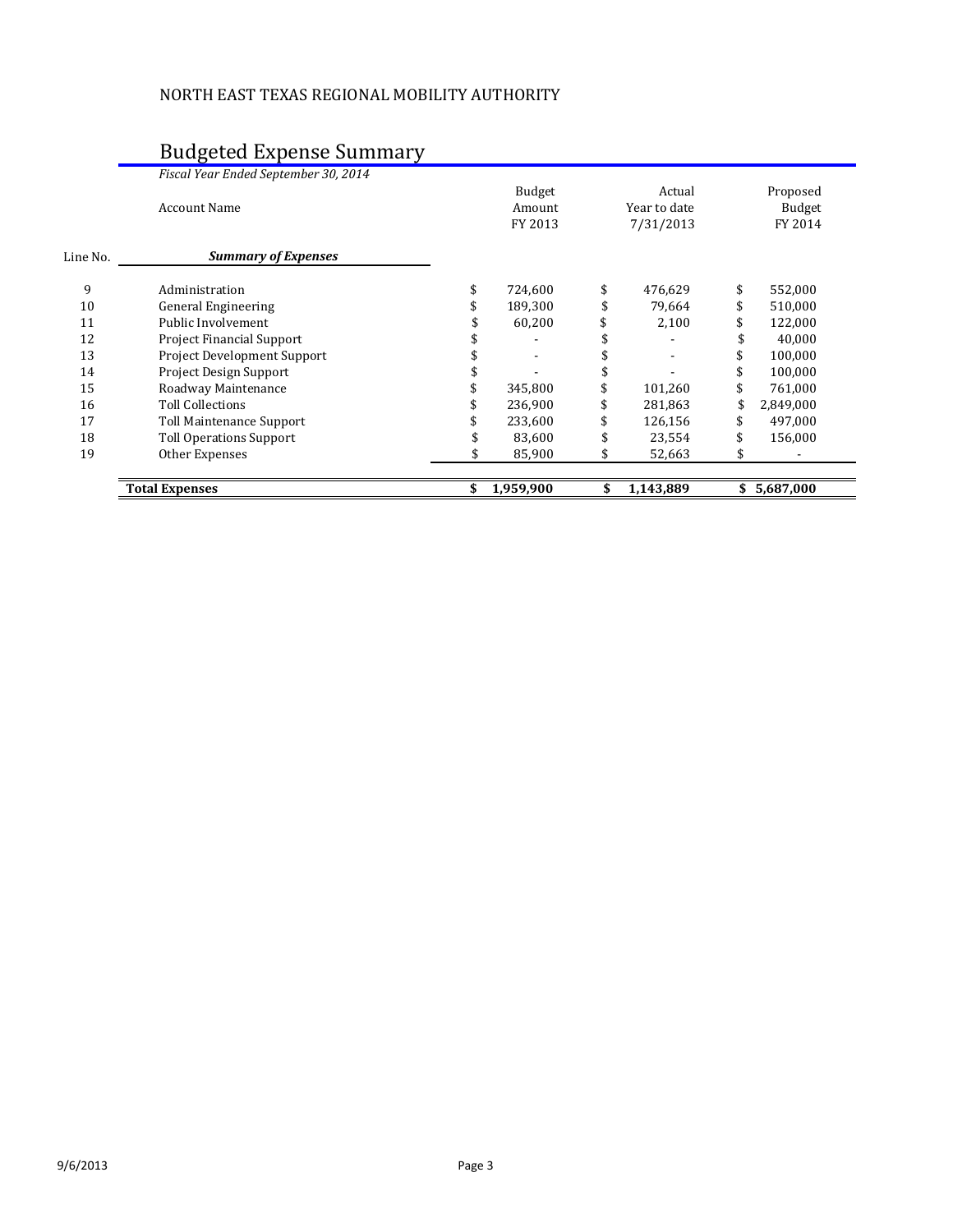#### NORTH EAST TEXAS REGIONAL MOBILITY AUTHORITY

#### Budgeted Expense Detail

| Fiscal Year Ended September 30, 2014     |                         |               |                      |               |
|------------------------------------------|-------------------------|---------------|----------------------|---------------|
|                                          |                         | <b>Budget</b> | Actual               | Proposed      |
| <b>Account Name</b>                      |                         | Amount        | Year to date         | <b>Budget</b> |
|                                          |                         | FY 2013       | 7/31/2013            | FY 2014       |
| Administration                           |                         |               |                      |               |
| Accounting                               | \$                      | 24,000        | \$<br>19,105         | \$<br>25,000  |
| Auditing                                 | \$                      | 23,000        | \$<br>24,463         | \$<br>25,000  |
| <b>Board Travel Expense</b>              | \$                      | 2,600         | \$<br>799            | \$<br>3,000   |
| <b>Contractual Employees Expense</b>     | \$                      | 90,000        | \$<br>$\overline{a}$ | \$<br>204,000 |
| Membership Dues & Subscriptions          | \$                      | 650           | \$<br>2,640          | \$<br>4,000   |
| <b>Insurance Expense</b>                 | \$                      | 1,600         | \$<br>7,332          | \$<br>28,000  |
| <b>Legal Notices</b>                     | \$                      | 2,000         | \$                   | \$<br>5,000   |
| <b>Legal Services</b>                    | \$                      | 469,600       | \$<br>339,420        | \$<br>230,000 |
| Marketing                                | \$                      | 106,100       | \$<br>78,831         | \$<br>20,000  |
| Other Administrative Expenses            | \$                      | 500           | \$<br>$\overline{a}$ | \$<br>1,000   |
| Seminars and Conferences                 | \$                      | 100           | \$                   | \$<br>1,000   |
| <b>Surety Bonds</b>                      | \$                      | 3,200         | \$<br>789            | \$<br>3,000   |
| <b>Trustee Fees</b>                      | \$                      | 1,250         | \$<br>3,250          | \$<br>3,000   |
| <b>Total Administration</b>              | $\overline{\$}$         | 724,600       | \$<br>476,629        | \$<br>552,000 |
| <b>General Engineering</b>               |                         |               |                      |               |
| General Engineering Consultant           | \$                      | 189,300       | \$<br>79,664         | \$<br>510,000 |
| <b>Total General Engineering</b>         | $\overline{\$}$         | 189,300       | \$<br>79,664         | \$<br>510,000 |
| Public Involvement                       |                         |               |                      |               |
| <b>Customer Service</b>                  | \$                      |               | \$                   | \$<br>67,000  |
| Public Involvement                       | \$                      | 57,700        | \$                   | \$<br>45,000  |
| Website Maintenance (Cypress)            | \$                      | 2,500         | \$<br>2,100          | \$<br>10,000  |
| <b>Total Public Involvement</b>          | \$                      | 60,200        | \$<br>2,100          | \$<br>122,000 |
| Project Financial Support                |                         |               |                      |               |
| Project Financial Support                | \$                      |               | \$                   | \$<br>40,000  |
| <b>Total Project Financial Support</b>   | $\overline{\mathbf{s}}$ |               |                      | 40,000        |
| Project Development Support              |                         |               |                      |               |
| Project Development Support              | \$                      |               | \$                   | \$<br>100,000 |
| <b>Total Project Development Support</b> | \$                      |               | \$                   | \$<br>100,000 |
| Project Design Support                   |                         |               |                      |               |
| Project Design Support                   | \$                      |               | \$                   | \$<br>100,000 |
| <b>Total Project Design Support</b>      | \$                      |               | \$                   | \$<br>100,000 |
| Roadway Maintenance                      |                         |               |                      |               |
| Facilities Maintenance Oversight         | \$                      |               | \$<br>5,359          | \$<br>50,000  |
| Incident response (TxDOT)                | \$                      | 100,300       | \$                   | \$<br>225,000 |
| Roadway Maintenance (TxDOT)              | \$                      | 245,500       | \$<br>95,901         | \$<br>486,000 |
| <b>Total Roadway Maintenance</b>         | \$                      | 345,800       | \$<br>101,260        | \$<br>761,000 |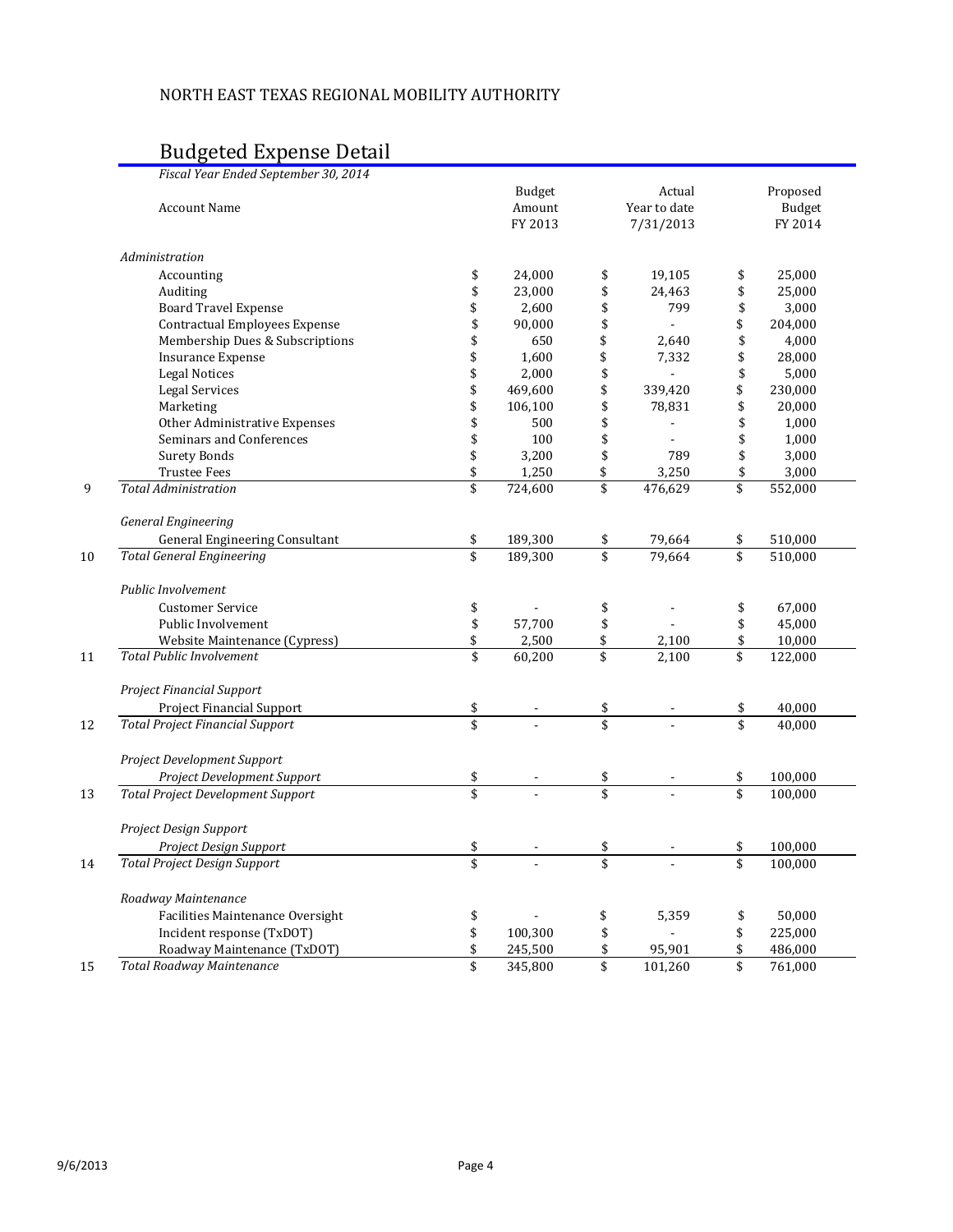#### Budgeted Expense Detail

| <b>Total Budgeted Expenses:</b>       | \$<br>1,959,900  | \$<br>1,143,889        | \$       | 5,687,000          |
|---------------------------------------|------------------|------------------------|----------|--------------------|
| <b>Total Other Expense</b>            | \$<br>85,900     | \$<br>52,663           |          |                    |
| Document Closeout Expense             | \$<br>55,900     | \$<br>52,663           | \$<br>\$ |                    |
| <b>Dispute Resolution Expense</b>     | \$<br>30,000     | \$                     | \$       |                    |
| Other Expense                         |                  |                        |          |                    |
| <b>Total Toll Operations Support</b>  | \$<br>83,600     | \$<br>23,554           | \$       | 156,000            |
| Toll Operations Support (Fagan)       | \$<br>30,700     | \$                     |          | 60,000             |
| <b>Toll Operations</b>                | 30,600           | \$<br>13,353           |          | 35,000             |
| Toll Communications (T1 Lines)        | \$<br>22,300     | \$<br>10,201           |          | 61,000             |
| <b>Toll Operations Support</b>        |                  |                        |          |                    |
| <b>Total Toll Maintenance Support</b> | \$<br>233,600    | \$<br>126,156          | \$       | 497,000            |
| ETC Maintenance (Telvent)             | 103,792          | \$<br>51,896           |          | 208,000            |
| ETC Maintenance (TxDOT/Raytheon)      | \$<br>129,808    | \$<br>74,260           | \$       | 289,000            |
| <b>Toll Maintenance Support</b>       |                  |                        |          |                    |
| <b>Total Toll Collections</b>         | \$<br>236,900    | \$<br>281,863          | \$       | 2,849,000          |
| Video - Collections (MSB)             | 78,500           | \$<br>11,079           |          | 1,792,000          |
| Video - Toll Billing (MSB)            |                  | \$<br>64,278           |          | 312,000            |
| Video - Image Review (MSB)            |                  | \$<br>133,455          |          | 361,000            |
| Toll Tag Trx Processing (System HUB)  | 132,500          | \$<br>73,051           |          | 284,000            |
| Court Liaison                         | \$<br>25,900     | \$                     | \$       | 100,000            |
| <b>Toll Collections</b>               |                  |                        |          |                    |
|                                       | FY 2013          | 7/31/2013              |          | FY 2014            |
| <b>Account Name</b>                   | Budget<br>Amount | Actual<br>Year to date |          | Proposed<br>Budget |
| Fiscal Year Ended September 30, 2014  |                  |                        |          |                    |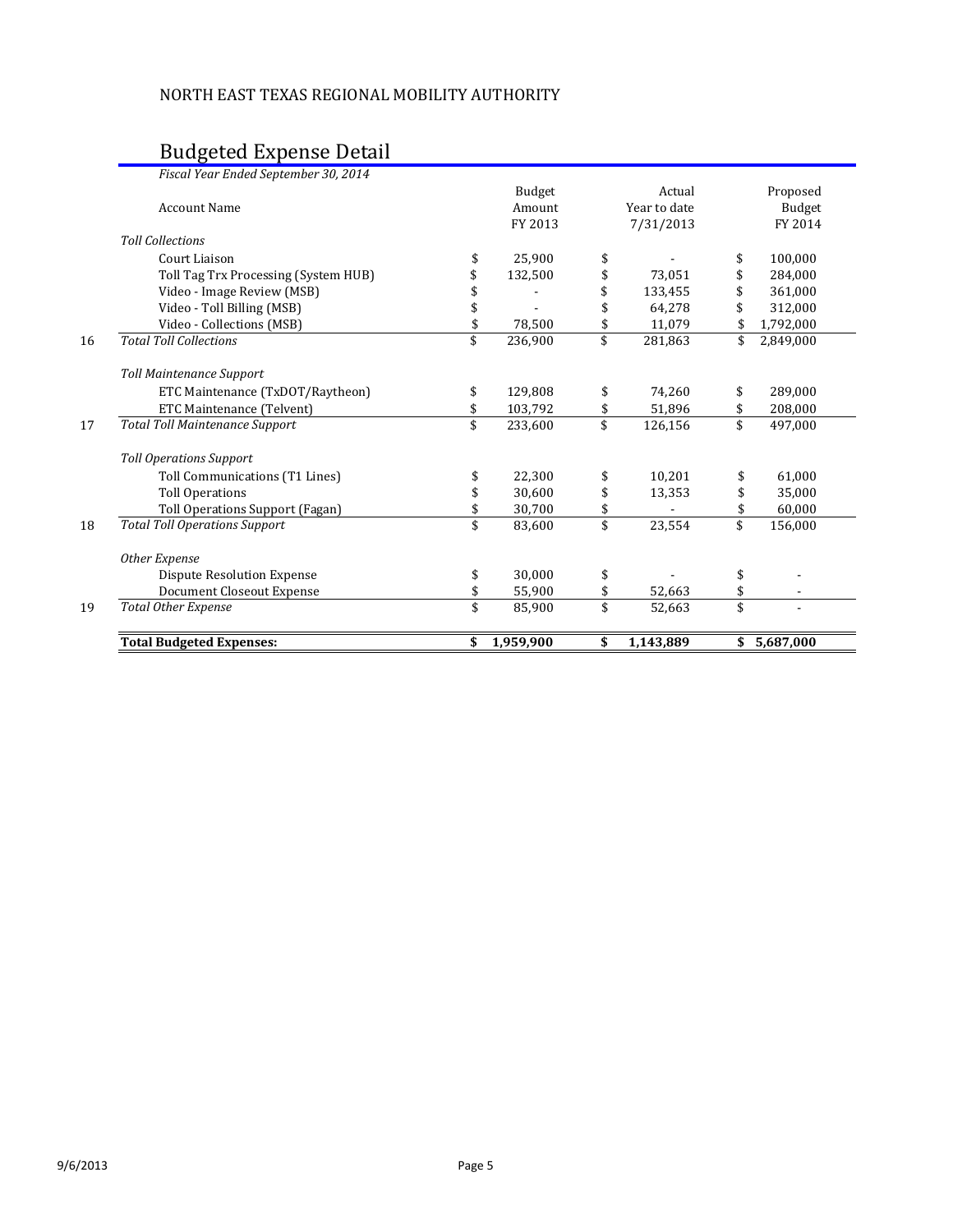## Capital Improvement Project Expenditures Toll 49, Segment 3B

Design-Build Project

|                                                    | <b>Estimated Total</b> | FY 2013          | FY 2013          | FY 2014       |    | <b>TOTAL</b> |
|----------------------------------------------------|------------------------|------------------|------------------|---------------|----|--------------|
|                                                    | Project                | Budget           | Estimated        | Estimated     |    | PROJECT      |
| Sources of Funds:                                  |                        |                  |                  |               |    |              |
| State infrastructure bank loan                     | 39,200,000             | \$<br>4,016,896  | \$<br>4.016.896  | \$            | \$ | 39,200,000   |
| Toll equity loan                                   | 50,032,600             | 5,126,932        | \$<br>5,126,932  | \$            | \$ | 50,032,600   |
| Funds carried over from prior year                 |                        | 7,105,974        | \$<br>6,394,768  | 949,000       |    |              |
| Funds carried forward to future year               |                        |                  | (949,000)        |               |    |              |
| <b>Total Funds</b>                                 | 89,232,600             | \$<br>16,249,802 | 14,589,596       | 949,000       |    | 89,232,600   |
| Project Expenditures:                              |                        |                  |                  |               |    |              |
| Design Build Developer Costs                       | 70,068,399             | \$<br>11,509,475 | \$<br>11,056,709 | \$            |    | \$70,983,421 |
| Construction by Others                             |                        |                  | \$<br>39,178     |               |    | \$39,178     |
| <b>Construction Contingencies</b>                  | 2,000,000              |                  | \$               |               |    | \$1,888,874  |
| <b>Environmental Studies (ETHG)</b>                | 1,500,000              | 1,422,800        | \$<br>598,977    | \$<br>767,000 |    | \$1,500,000  |
| Right-Of-Way Purchases                             | 4,947,857              |                  |                  |               |    | \$2,725,723  |
| Design Oversight and Quality Assurance             | 1,650,000              | 78,400           | \$<br>21,279     |               |    | \$1,687,145  |
| Construction oversight and quality assurance       | 3,850,000              | 1,057,200        | \$<br>822,377    |               |    | \$3,357,637  |
| Toll system integration contract                   | 1,802,189              | 974,600          | \$<br>846,444    | 182,000       |    | \$1,761,446  |
| Material testing lab                               | 574,610                | 166,400          | \$<br>83,597     |               |    | \$544,787    |
| TxDOT offsite plant inspection                     | 110,200                | 7.200            | \$<br>20,342     |               |    | \$48,122     |
| Environmental permitting and archeological permits | 35,000                 | 53,600           | \$<br>43,397     |               |    | \$38,883     |
| Environmental monitoring                           | 180,000                |                  | \$<br>15,535     |               |    | \$975,341    |
| Other project expenses                             | 471,000                | 229,200          | 53,807           |               |    | \$403,421    |
| Administrative costs                               | 1,408,345              | 717,000          | \$<br>713,404    | \$            |    | \$2,369,071  |
| <b>Finance Cost</b>                                | 635,000                |                  | \$               |               |    | \$635,000    |
| <b>Total Project Expenditures</b>                  | 89,232,600             | \$<br>16,215,875 | \$<br>14,315,046 | \$<br>949,000 | \$ | 88,958,050   |
| <b>Balance:</b>                                    |                        | \$<br>33,927     | \$<br>274,550    | \$            | \$ | 274,550      |